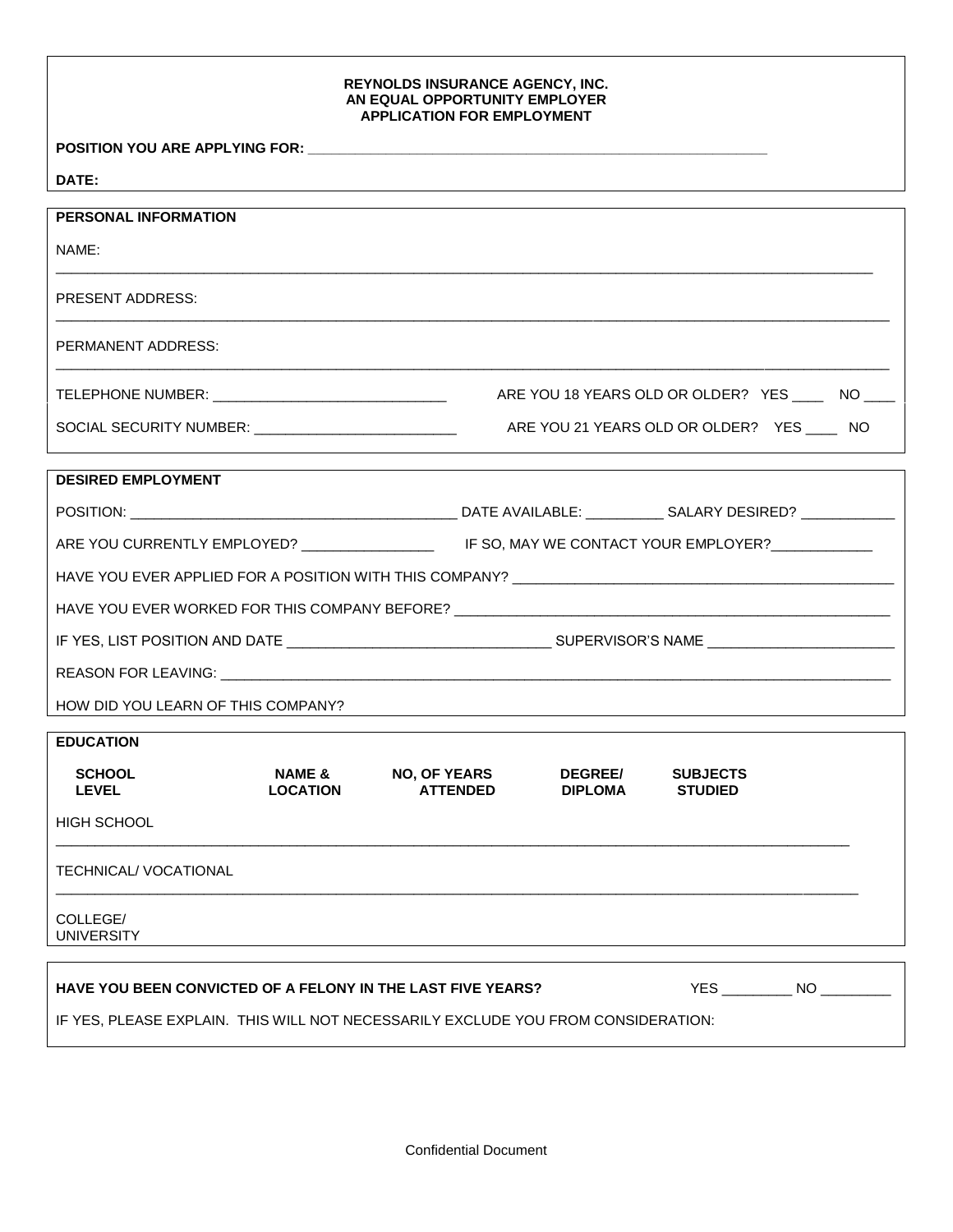| <b>EMPLOYMENT HISTORY</b> LIST LAST THREE EMPLOYERS, STARTING WITH THE MOST RECENT |                      |                                                                                                                  |  |  |
|------------------------------------------------------------------------------------|----------------------|------------------------------------------------------------------------------------------------------------------|--|--|
| <b>NAME OF PRESENT OR LAST EMPLOYER</b>                                            |                      |                                                                                                                  |  |  |
| ADDRESS (MAILING)                                                                  |                      |                                                                                                                  |  |  |
|                                                                                    |                      |                                                                                                                  |  |  |
|                                                                                    |                      | STARTING SALARY ______________________ ENDING SALARY _________________MAY WE CONTACT YOUR SUPERVISOR? ________   |  |  |
|                                                                                    |                      |                                                                                                                  |  |  |
| <b>DESCRIPTION OF WORK</b>                                                         |                      |                                                                                                                  |  |  |
|                                                                                    |                      |                                                                                                                  |  |  |
| <b>REASON FOR LEAVING</b>                                                          |                      |                                                                                                                  |  |  |
| <b>NAME OF PREVIOUS EMPLOYER</b>                                                   |                      |                                                                                                                  |  |  |
| ADDRESS (MAILING)                                                                  |                      |                                                                                                                  |  |  |
|                                                                                    |                      |                                                                                                                  |  |  |
|                                                                                    |                      | STARTING SALARY ____________________ ENDING SALARY ________________________MAY WE CONTACT YOUR SUPERVISOR? _____ |  |  |
|                                                                                    |                      |                                                                                                                  |  |  |
|                                                                                    |                      |                                                                                                                  |  |  |
|                                                                                    |                      |                                                                                                                  |  |  |
| <b>NAME OF PREVIOUS EMPLOYER</b>                                                   |                      |                                                                                                                  |  |  |
| ADDRESS (MAILING)                                                                  |                      |                                                                                                                  |  |  |
|                                                                                    |                      |                                                                                                                  |  |  |
| STARTING SALARY                                                                    | <b>ENDING SALARY</b> | MAY WE CONTACT YOUR SUPERVISOR?                                                                                  |  |  |
|                                                                                    |                      |                                                                                                                  |  |  |
| <b>DESCRIPTION OF WORK</b>                                                         |                      |                                                                                                                  |  |  |
| <b>REASON FOR LEAVING</b>                                                          |                      |                                                                                                                  |  |  |